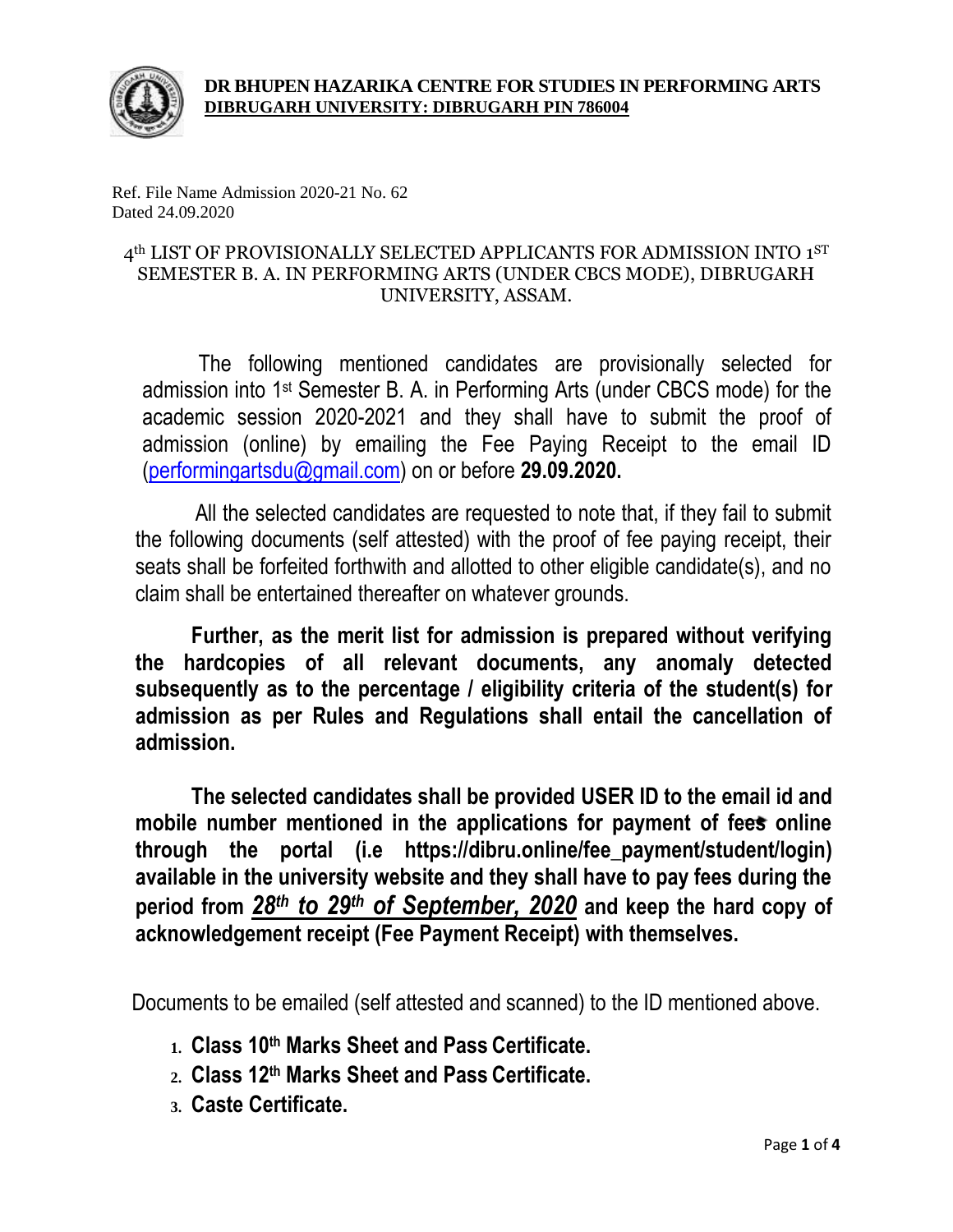

Ref. File Name Admission 2020-21 No. 62 Dated 24.09.2020

- **4. Permanent Residence Certificate (PRC)/ Local Guardian Certificate.**
- **5. Application Form.**
- **6. Personal Email ID of the candidate with contact number having whatsapp .**

Fee Structure: First Year (1st & 2nd Semester) **INR 13,108/-**

Candidates are advised to check the daily transaction limit of their Debit Card/ Credit Card/ Internet Banking so that it does not create problem during Online Fee Payment. In case of insufficient transaction limit, they may contact the concerned bank's branch beforehand to raise the limit. Please do not pay for second time instantly if your bank account has been debited but the receipt with "Success" status has not been generated due to some problem. In such case, contact Tech Supports' helpline no. 7002603799 or send an email to techsupport@dibru.ac.in within 6 hours from the time of transaction. Please mention your mobile no, username, Programme name and date of transaction in such communication.

**NB: Candidate are requested not to contact personally and every information shall be available in the university website or in emergency please email specific query to performingartsdu@gmail.com Inclusion of names in the waiting list shall not entitle any applicant to claim admission and for them separate notification shall be issued.**

Sd/-

Chairperson, Dr. Bhupen Hazarika Centre for Studies in Performing Arts, Dibrugarh University, Assam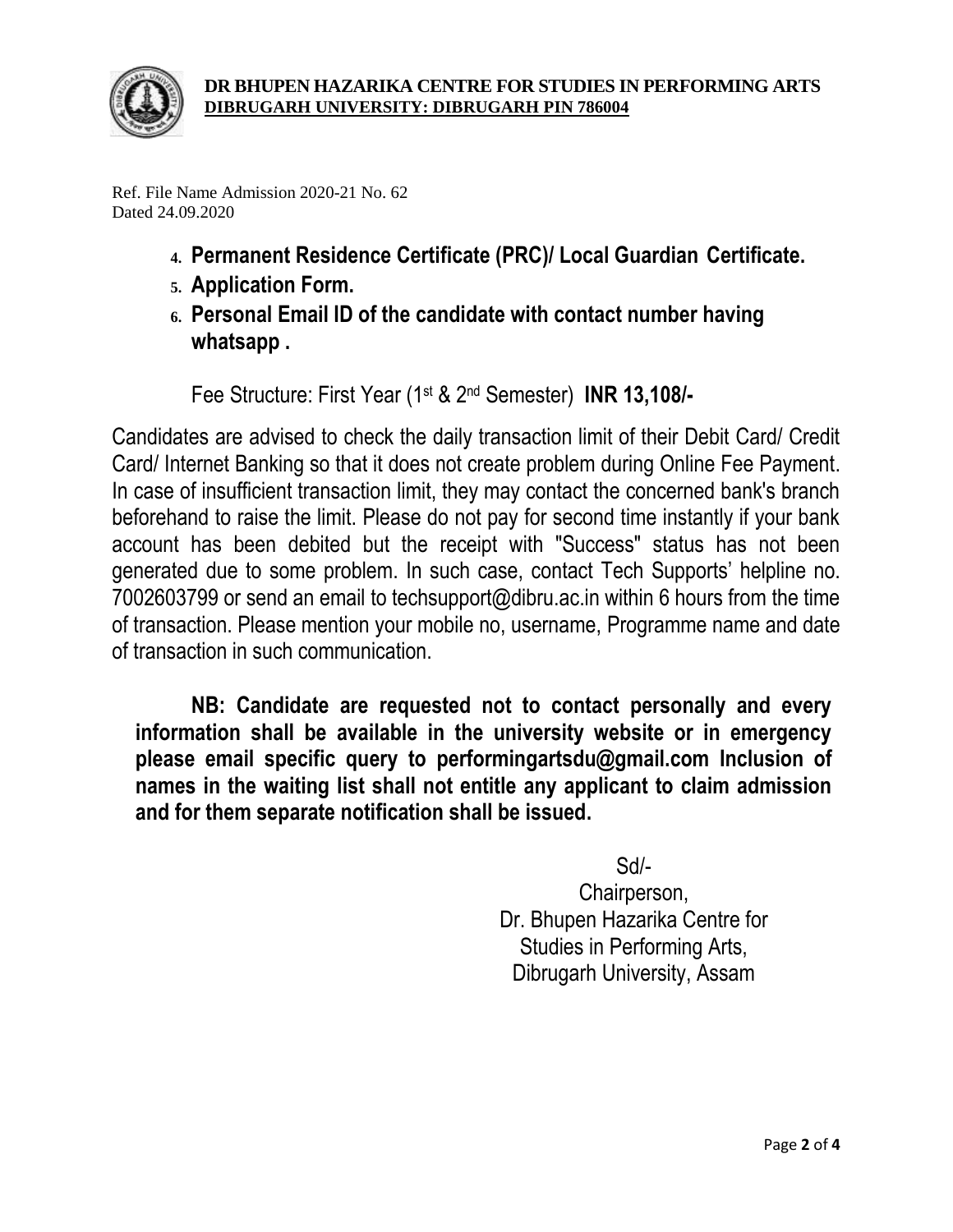

## **DR BHUPEN HAZARIKA CENTRE FOR STUDIES IN PERFORMING ARTS DIBRUGARH UNIVERSITY: DIBRUGARH PIN 786004**

Ref. File Name Admission 2020-21 No. 62 Dated 24.09.2020

## 4<sup>th</sup> LIST OF PROVISIONALLY SELECTED APPLICANTS FOR ADMISSION INTO 1<sup>ST</sup> SEMESTER B. A. IN PERFORMING ARTS (UNDER CBCS MODE), DIBRUGARH UNIVERSITY, ASSAM.

| SN             | <b>Applicant's Name</b>      | Gender | <b>Community</b> |
|----------------|------------------------------|--------|------------------|
|                | <b>UNRESERVED CATEGORY</b>   |        |                  |
| 1              | LUNA KALITA                  | Female | General          |
| $\overline{2}$ | <b>FARMIN YESMIN SULTANA</b> | Female | General          |
| 3              | <b>ARIJIT SANDILYA</b>       | Male   | General          |
| 4              | Kakumoni Dutta charingia     | Female | General          |
| 5              | <b>AYUSH NATH</b>            | Male   | OBC              |
| 6              | ARSHADUZ ZAMAN               | Male   | General          |
|                |                              |        |                  |
|                | <b>M/OBC CATEGORY</b>        |        |                  |
| 1              | CHAYANIKA CHETIA             | Female | <b>MOBC</b>      |
| 2              | <b>ISHIKA GOGOI</b>          | Female | OBC              |
|                |                              |        |                  |
|                | <b>ST-P CATEGORY</b>         |        |                  |
| 1              | <b>MAINI PADUN</b>           | Female | ST(P)            |
|                |                              |        |                  |
|                |                              |        |                  |
|                | <b>ST-H CATEGORY</b>         |        |                  |
| 1              | <b>VACANT</b>                |        |                  |
| 2              | <b>VACANT</b>                |        |                  |
|                |                              |        |                  |
| 1              | <b>DIFFERENTLY ABLED</b>     |        |                  |
|                | VACANT                       |        |                  |
|                |                              |        |                  |
|                | <b>WAITING LIST</b>          |        |                  |
| 1              | <b>GAURAV SARMA</b>          | Male   | General          |
| $\overline{2}$ | <b>BRISTI DEKA</b>           | Female | General          |
| 3              | <b>ASSAD HUSSAIN</b>         | Male   | General          |
| 4              | <b>SASANKAR KALITA</b>       | Male   | General          |
| 5              | <b>SURAJ URANG</b>           | Male   | OBC              |
| 6              | <b>HIMAJIT NEOG</b>          | Male   | General          |
| 7              | PRIYADARSHINI TAMULI         | Female | <b>MOBC</b>      |